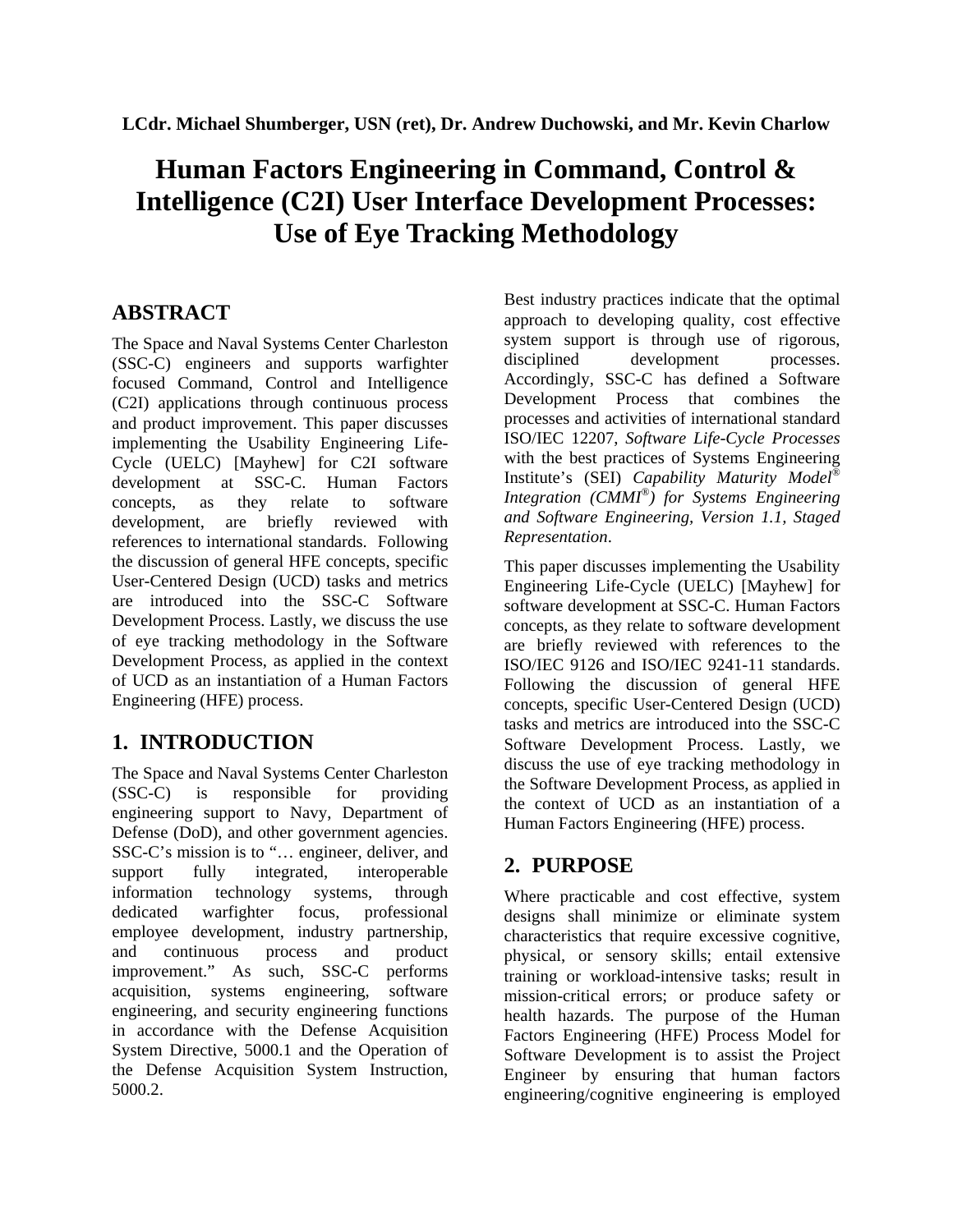during systems engineering over the life of the program to provide for effective human-machine interfaces and to meet Human-Systems Integration (HSI) requirements. The HFE processes allow flexibility while clearly defining activities that are required for process discipline, consistency, and management insight. These activities, as supported by international standards and accepted practices, shape a new engineering field at the crossroads of software engineering and human-computer interaction, the field of Usability Engineering (UE).

At the core of UE practices lies iterative evaluation of the software being developed and conducted throughout the life of the software system. Evaluation of the system depends on qualitative and quantitative metrics obtained during testing, performed throughout the software design process. This is a key point: if user feedback is obtained only at the end of the development process, e.g., upon delivery, it is likely that a great deal of effort may be wasted if intended users are not satisfied with the delivered software product. UE thus attempts to ensure user satisfaction, along with software Compliance (to standards), Operability, Understandability, Learnability, and Attractiveness (COULA attributes) by requiring user involvement in software quality evaluation at early stages of the process. Since the software product under development will not be complete and available for full testing at the outset, UE relies on early conceptual renditions of the product prior to its full implementation. Such early renditions may consist of pencil-and-paper sketches of the User Interface (UI), early UI mock-ups, or early functioning prototypes of the UI.

UE practices are not without cost, however. In general, evaluation of the UI at any stage requires effort. Effort may be needed to endow the software with additional functionality (e.g., recording of user actions, eye movements, and/or UI events), development of prototypical UI components, and performance of formal usability tests (i.e., human subject experiments). Besides additional potential coding effort, additional knowledge of experimental design and statistical analysis may be required. Hence, UE practices generally require addition of

considerable effort in the development process, particularly during early stages of the process, specifically during design phases. However, the expected benefit of adoption of UE practices is greater user satisfaction and widespread adoption of the eventual software product.

A significant advantage obtained through UE can lead to evaluation of the Software Development Process at CMMI Process Maturity Level 4. A capability level 4 process is a quantitatively managed defined process that is controlled using statistical and other quantitative techniques. In general, UE involves three global strategies [Mayhew]:

- Early focus on users and tasks
- Empirical measurement (software evaluation)
- Iterative design

Usability is a measurable characteristic of a product user interface that is present to a greater or lesser degree. To achieve usability, software design needs to take into account and be tailored around a number of factors, including:

- Cognitive, perceptual, and motor capabilities and constraints of intended users
- Special and unique characteristics of the intended users
- Unique characteristics of the users' physical and social work environment
- Unique characteristics and requirements of users' tasks supported by the software
- Unique capabilities and constraints of the chosen software and/or hardware and platform

Usability Engineering is a discipline that provides structured methods for achieving usability with roots in several disciplines including cognitive psychology, experimental psychology, ethnography, and software engineering. Cognitive psychology is the study of human perception (vision, hearing, etc.) and cognition (memory, learning, reasoning, etc.). UE draws knowledge about these aspects of human information processing and applies it to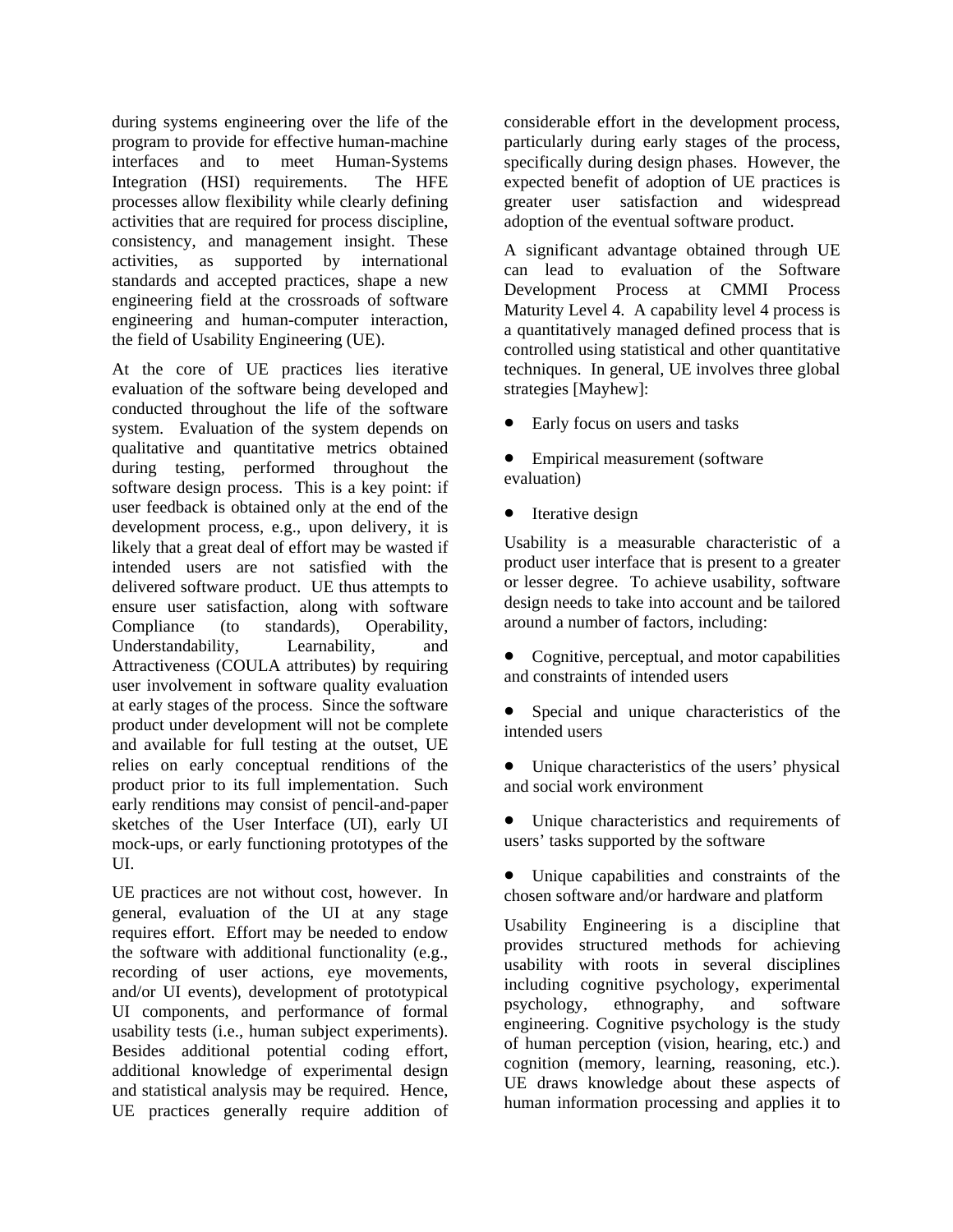software design. Basing software design on this knowledge leads to software whose functionality is intuitive (*understandability*), software that is easier to learn (*learnability*), easier to use (*operability*), visually and functionally appealing (*attractiveness*). Experimental psychology uses empirical methods to measure human behavior. UE draws on these methods to measure user performance and satisfaction with the software interface. Software engineering defines application requirements, goals, and iterative testing cycles until goals are met. Basing software design on this methodology leads to software designed under an engineeringlike process and software that is compliant (*compliancy*) with the guidelines and standards identified by the process.

# **3. USABILITY ENGINEERING PROCESSES AND STANDARDS**

It has been observed that the user interface is often the single most important factor in the success of a software project. It has been estimated that between approximately 50% and 80% of all source code developed is concerned with the human-computer interface. [Avouris] There are a wide variety of development and evaluation techniques that have been shown to lead to more usable software applications.



**Figure 1: ISO 9126 Quality Life Cycle Model** 

ISO/IEC Standard 9126 relates to software quality and development of measures as they pertain to the context of use of the software. At the same time many practical techniques for measuring usability have been proposed in the interactive software development lifecycle. Usability was originally related to making systems easy to use and easy to learn, as well as supporting the users during their interaction with computer equipment. There have been however many attempts to relate the term to more attributes and metrics.



**Figure 2: Usability as an Attribute of Software Quality According to ISO 9126. [Avouris]** 

In ISO/IEC 9241-11 draft standard Usability is defined as the "extent to which a product can be used with *effectiveness*, *efficiency* and *satisfaction* in a specified context of use" (ISO 9241). [Avouris] The attributes which a product requires for usability depend on the nature of the user, task, and environment. A product has therefore no intrinsic usability, only a capability to be used in a particular context. Usability cannot be assessed by studying a product in isolation. There are three potential ways in which the usability of a software product could be measured, according to (ISO 9241):

- By analysis of the features of the product, required for a particular context of use. Usability could be measured by assessing the product features required in a particular context, meaning, for example, how particular interface features are used during specific tasks.
- By analysis of the process of interaction. Usability could be measured by modeling the interaction between a user carrying out a task with a product. This approach leads to cognitive modeling, providing insights into a user's cognitive processes during software use.

• By analyzing the effectiveness and efficiency, which results from use of the product in a particular context, and measuring the satisfaction of the users of the product. These are direct measures of the attributes of usability. If a product is more usable in a particular context, usability measures will be better (see Figure 1).

According to standard ISO/IEC 9126, usability is an attribute of software quality. According to this standard, the term is used to refer to the capability of a product to be used easily. This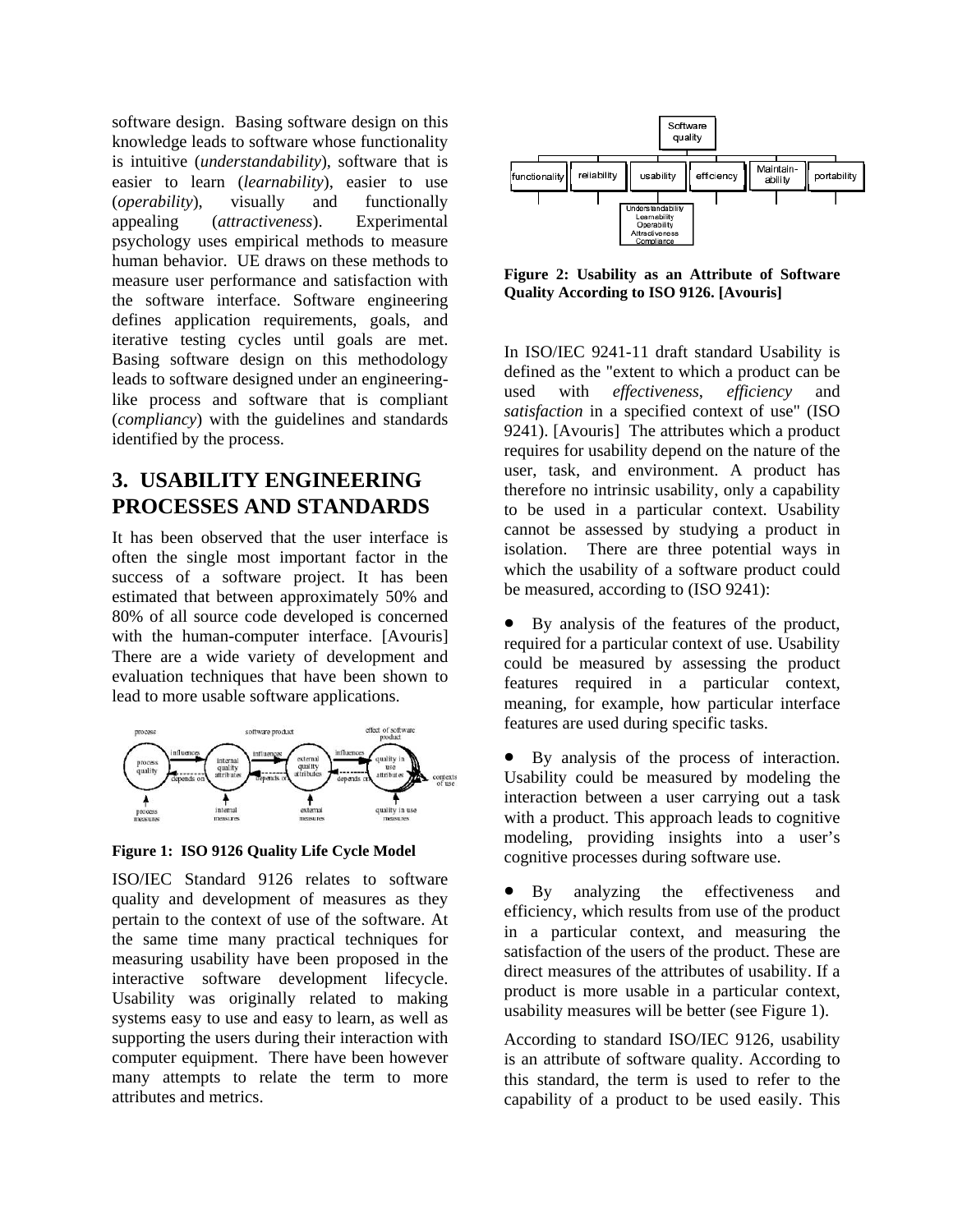corresponds with the definition of usability as a software quality: "*a set of attributes of software which bear on the effort needed for use and on the individual assessment of such use by a stated or implied set of users*". This is related to the capability of the software product to be understood, learned, used and be attractive to the user, when used under specified conditions. It is observed that there is an inter-relation between some aspects of product functionality, reliability and efficiency that will also affect usability, but for the purposes of ISO/IEC 9126 are not classified as usability. It is also observed that users may include operators, end users and indirect users who are under the influence of or dependent on the use of the software. Usability should address all of the different user environments that the software may affect, which may include preparation for usage and evaluation of results.

Usability is further analyzed in standard ISO/IEC 9126 in *Understandability, Learnability, Operability, Attractiveness and Compliance*. These are briefly described in the following:

• *Understandability* is defined as the capability of the software product to enable the user to understand whether the software is suitable, and how it can be used for particular tasks and conditions of use. This attribute will depend on the documentation and initial impressions given by the software.

Learnability is the capability of the software product to enable the user to learn its application.

• *Operability* is the capability of the software product to enable the user to operate and control it. Aspects of suitability, changeability, adaptability and installability may affect operability. Also this attribute corresponds to controllability, error tolerance and conformity with user expectations as defined in ISO 9241- 10. For a system, which is operated by a user, the combination of functionality, reliability, usability and efficiency can be measured externally by quality in use.

• *Attractiveness* is the capability of the software product to be attractive to the user. This refers to attributes of the software intended to make the software more attractive to the user, such as the use of color and the nature of the graphical design.

• *Compliance* to standards and guidelines refers to the capability of the software product to adhere to standards, conventions, style guides or regulations relating to usability.

In Figure 3 the key quality factors according to ISO 9126 are shown.



**Figure 3: Usability Factors** 

# **4. USABILITY ENGINEERING METRICS**

Many attempts have been reported to further analyze software usability in more practical measurable terms. Usability has been analyzed in terms of: *easiness and speed of learning of system use, efficiency to use, easiness to remember system use after certain period of time, reduced number of user errors and easy recovery from them, subjective satisfaction of users*. [Nielsen] While the emphasis in SSC-C UE techniques is on ease of measure of usability factors, some provision is made to accommodate various classes of users, like novice (easiness and speed of learning), occasional users (remember use) and expert users (efficiency of use). Many frameworks have been proposed to measure usability according to these dimensions and evaluate interactive software systems. Also many attempts have been made to relate these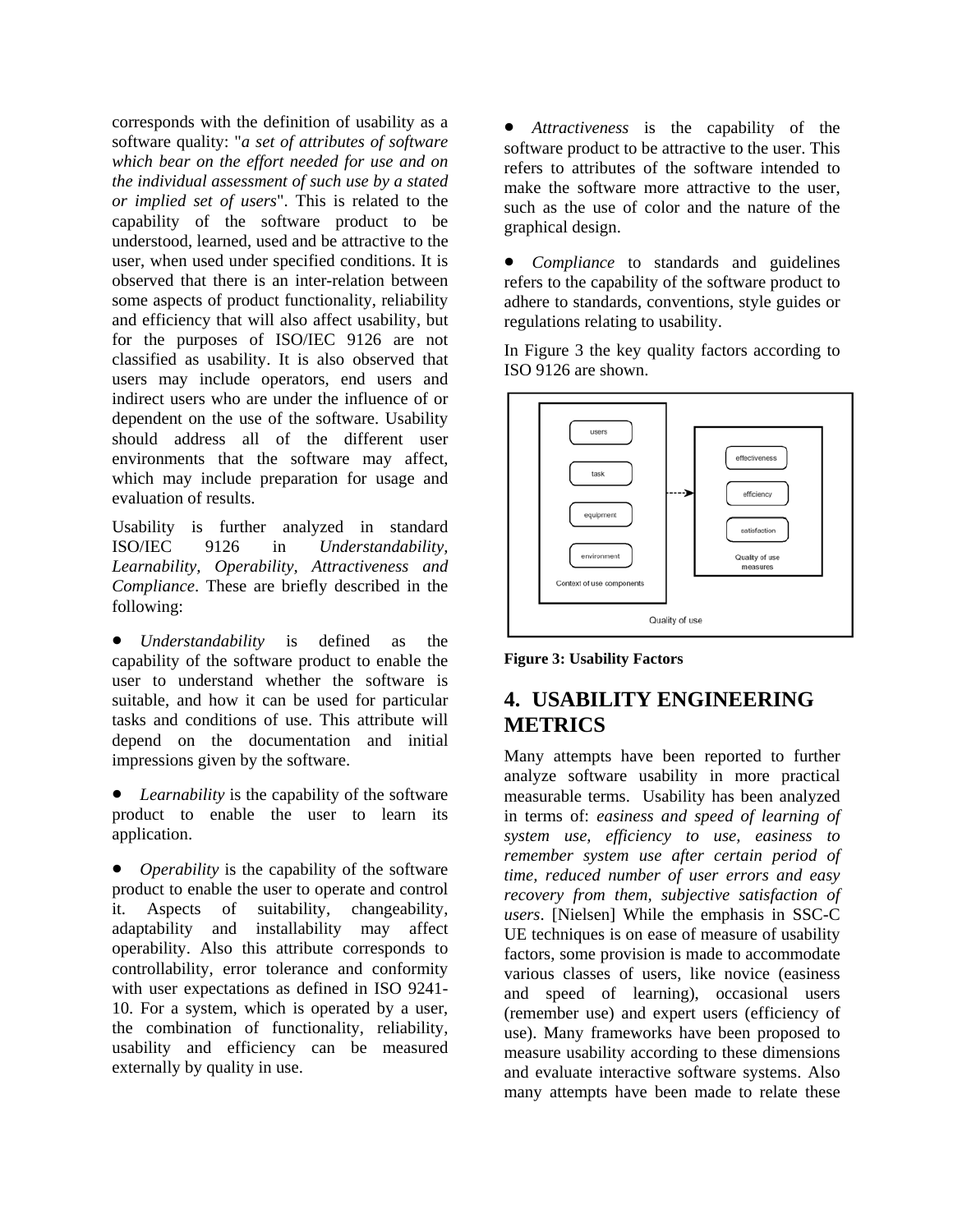aspects with system performance. For instance, measure of performance can be considered the measure of improved learning, e.g., better understanding by the user of the task and better relation of the task to the available tools and operators. An overview of techniques to measure usability-related factors is included in the following sections.

## **4.1 Inspection Methods**

Usability inspection methods are evaluation methods involving usability experts examining the software UI. Many inspection methods can be based on specifications that have not necessarily been implemented yet, so they can be performed early in the software lifecycle, though some methods also address issues like the overall system usability concerning the final prototype. The main methods of this category are:

- *Heuristic evaluation* involves usability specialists who judge whether each dialogue element follows established usability principles (the "heuristics").
- *Cognitive walkthrough* uses a detailed procedure to simulate task execution at each step through the dialogue, determining if the simulated user's goals and memory content can be assumed to lead to the next correct action.
- *Pluralistic walkthrough* uses group meetings where students, developers, and usability experts step through a learning scenario, discussing each dialogue element.
- *Feature inspection* lists sequences of features used to accomplish typical tasks, checks for long sequences, cumbersome steps, steps that would not be natural for students to try, and steps that require extensive knowledge/ experience in order to assess a proposed feature set.

• *Standards inspection*, during which experts inspect the interface for compliance with certain standards. This can involve user interface standards as well as domain-specific software standards, departmental standards if they exist, etc.

• *Guidelines checklists* help ensure that usability principles will be considered in a design. Usually, checklists are used in conjunction with a usability inspection method. The checklist gives the inspectors a basis by which to compare the product.

## **4.2 Testing Methods**

Tests measure system performance against predefined criteria. These criteria are defined according to the usability attributes, suggested by the usability standards and empirical metrics discussed in the previous section. Typically individual users are observed performing<br>specific tasks with the system. Data are specific tasks with the system. collected on measured performance. For example, time required to complete the task or number of errors made. Selection of appropriate users and representative tasks is essential. Also a properly designed and organized usability laboratory is important. The most widely accepted usability testing techniques are:

• *Thinking Aloud Protocol* is a technique widely used during usability testing. During the course of a test, the participant is asked to vocalize his/her thoughts, feelings, and opinions while interacting with the software, performing a task - part of a user scenario. This technique may be particularly difficult to use with some user groups, like young students, who are distracted by the process, however it provides a valuable insight to user cognitive processes, while interacting with the software.

• *Co-discovery* is a type of usability testing where a group of users attempt to perform tasks together while being observed, simulating typical work process, where most people have someone else available for help. This can be particularly suitable in many work scenarios.

• *Performance measurement*. Some usability tests are targeted at determining hard, quantitative data. Most of the time this data is in the form of performance metrics, e.g., required time to execute specific tasks. The ISO 9241 promotes in particular a usability evaluation approach based on measured performance of pre-determined usability metrics.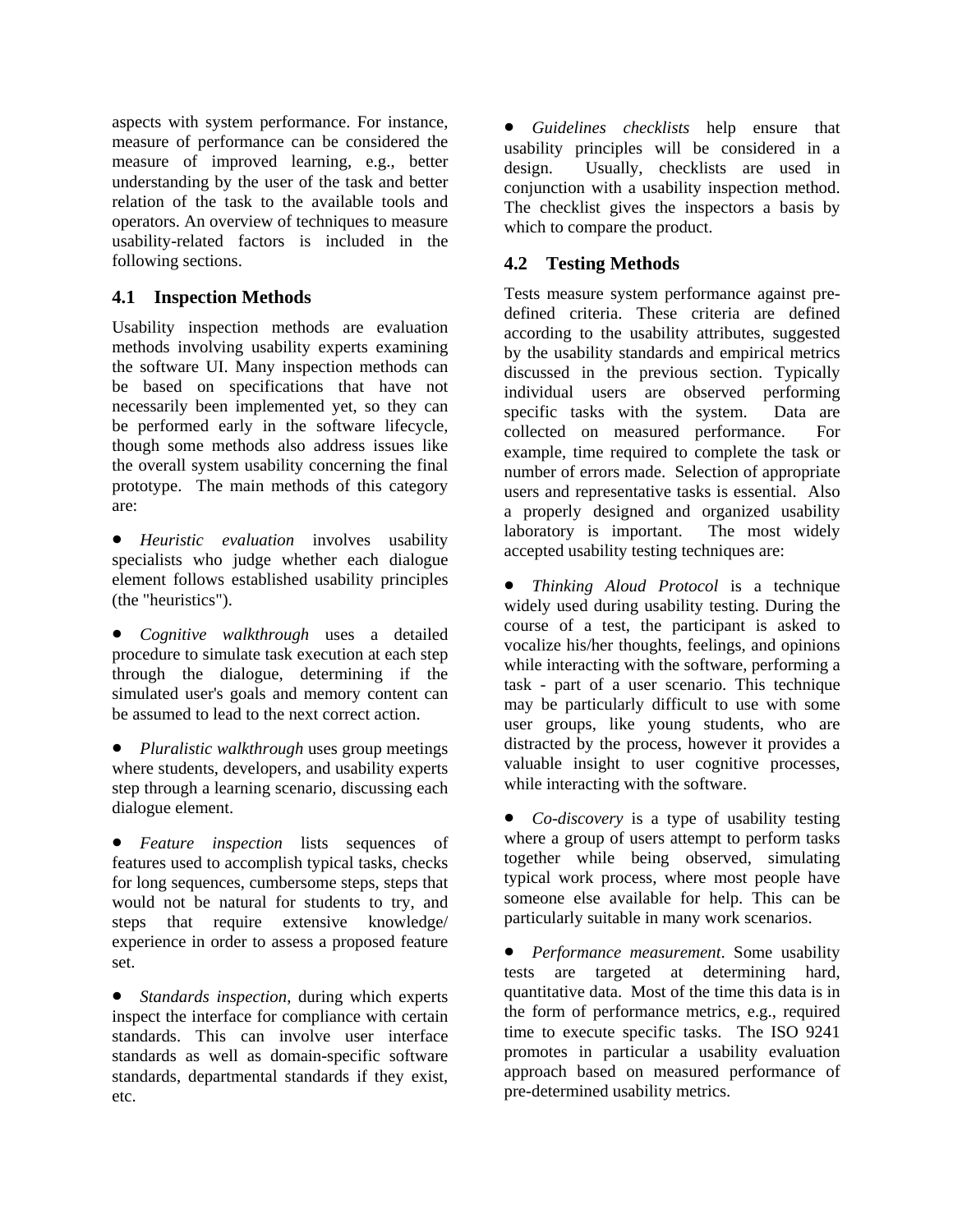• *In-field, or ethnographic studies* concern observation of the users performing their tasks in their usual environment of study/work. These techniques have the advantage of the natural user performance and group interaction however they present limitations in terms of measuring performance, since the necessary testing equipment cannot be used in a typical workplace.

# **4.3 Inquiry Methods**

Inquiry methods (based on *questionnaire and interview protocols*) prompt the users by asking direct questions about the system. The users' ability (or lack of) to answer questions can help evaluators decide about parts of the system interface that present difficulties for the users.

While inquiry methods can be used to measure various usability attributes, their most common use relates to measurement of user satisfaction. A known technique for measuring user satisfaction is through SUMI, the Software Usability Measurement Inventory, developed by a research group of the University College Cork, to measure user satisfaction, and hence assess user perceived software quality. SUMI is an internationally standardized 50-item questionnaire, available in several languages. It takes a maximum of 10 minutes to complete and needs only small user sample sizes.

The results that SUMI provides are based on an extensive standardization database built from data of various software products such as word processors, spreadsheets, CAD packages, communications programs etc. SUMI results have been shown to be reliable, and to discriminate between different kinds of software products. In particular, the SUMI database allows evaluation of a product against what is considered to be the prevailing market norm, and the statistical background to SUMI enables the analyst to pinpoint quite precisely the relative standing of the product being assessed to the market as a whole. SUMI results are analyzed into 5 sub-scales: Affect, Efficiency, Helpfulness, Control, and Learnability. These scales have been derived by an iterative process of factor analysis of large databases, and present

a view of subjective usability for which there is a high level of empirical support.

# **5. USABILITY ENGINEERING WITHIN THE SOFTWARE DEVELOPMENT PROCESS**

For inclusion of selected relevant UE techniques (testing methods), an appropriate Software Development Life-Cycle must be followed during the Software Development Process. The Usability Engineering Life-Cycle (UELC) [Mayhew], composed of tasks given in Figure 4, provides a suitable alternative to the traditional life-cycle models (waterfall, incremental, evolutionary, and spiral). Thus the UELC satisfies the original goal of flexibility specified in the SSC-C SDP Manual while simultaneously providing HFE principles as an option to the process.



#### **Figure 4: Usability Engineering Life-Cycle [Mayhew]**

The decision to apply HFE principles, by virtue of selection of the UELC, must be made early, at Process Implementation. Following selection of the UELC, this particular life-cycle model immediately suggests application of related HFE methods and metrics at several task levels (including but not limiting to design, validation, and verification).

### **5.1 Process Implementation**

During the Process Implementation activity, if HFE is to be applied to the Software Development Process, selection of the UELC must be made here along with appropriate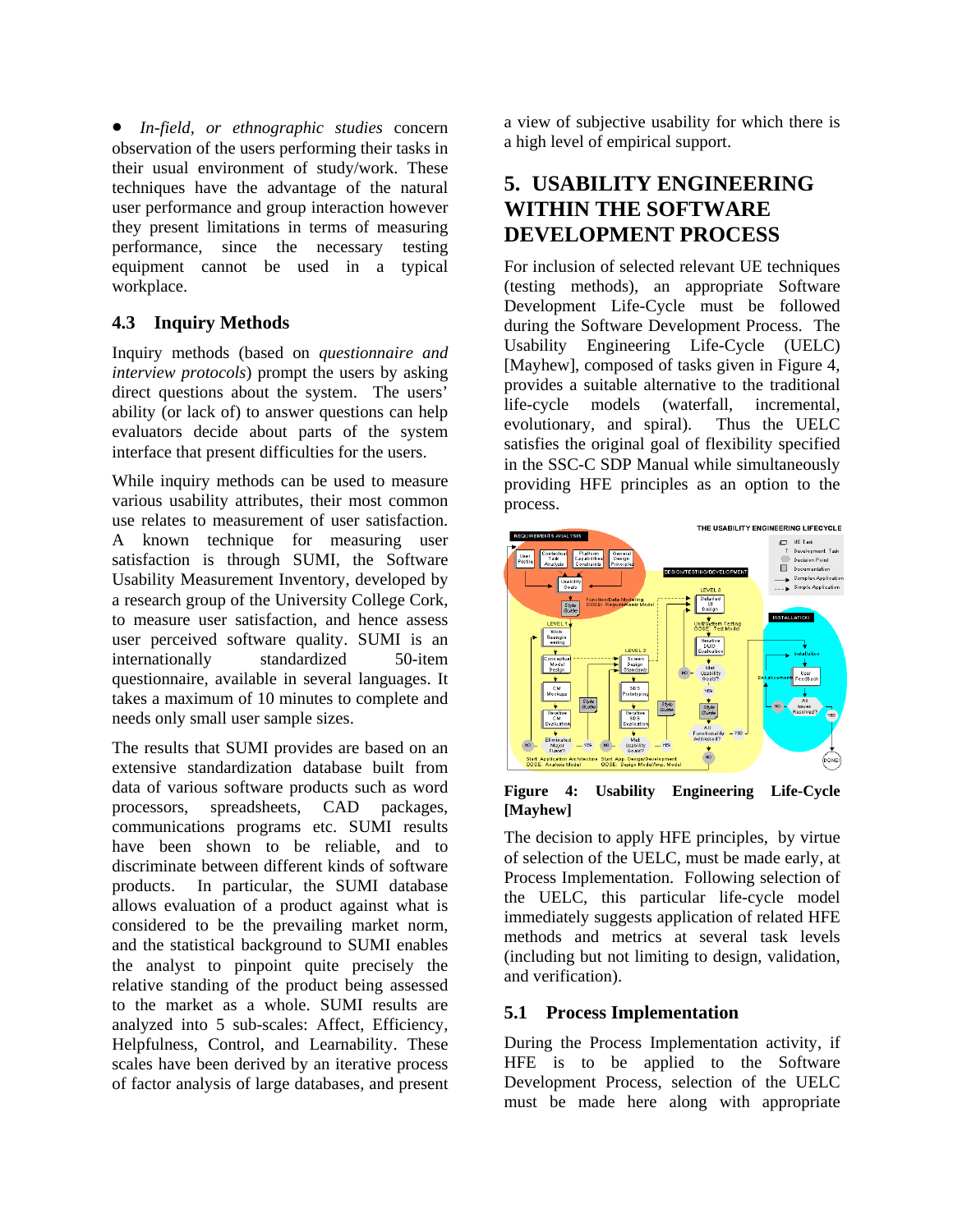standards (ISO/IEC 9126 and ISO 9241). UELC tasks can then be mapped to the Software Development Process if the development process activities are considered as follows:

- Requirement Analysis:
	- o System Requirements Analysis
	- o System Architectural Design
	- o Software Requirements Analysis
	- o Software Architectural Design
- Design/Test/Development:
	- o Software Detailed Design
	- o Software Coding and Testing
	- o Software Integration
	- o Software Qualification Testing
	- o System Integration
	- o System Qualification Testing
- Installation:
	- o Software Installation
	- o Software Acceptance Support

#### *System Requirements Analysis*

Following the UELC, the following tasks are specified during System Requirements Analysis:

User Profiles: The purpose of this task is to establish user characteristics around which the User Interface (UI) design must be tailored. This is accomplished via questionnaires distributed to users and via interviews with stakeholders. Results of this task are documented in questionnaire/review forms, a data summary, and reported analysis and conclusions.

Contextual Task Analysis: The purpose of this task is to devise a user-centered model of work as it is currently performed and to extract from this the usability requirements for the product. This can be accomplished by conducting contextual observations or interviews, by brainstorming task scenarios, or other techniques. A task analysis document is issued at the end of this task.

#### *Software Requirements Analysis*

Usability Goals Setting: The purpose of this task is to establish qualitative and quantitative usability goals that will drive UI design. A subset of high-priority goals may be quantified to be used in usability testing as acceptance criteria. Both qualitative and quantitative usability goals are documented as a result of this task.

#### *Software Architectural Design*

Platform Capabilities/Constraints: Establish the capabilities and constraints of the technology platform, which will limit UI design alternatives. User Interface capabilities and constraints are studied with respect to the chosen technology platform and these are documented as a result.

#### *Software Detailed Design*

If HFE is to be incorporated into the Software Development process, this activity requires expansion at the three design levels of the UELC. Level I is concerned with the design of a Conceptual Model (CM) of the intended UI. Level II is concerned with the design of Screen Design Standards (SDS) for the intended UI. Level III is concerned with a Detailed UI Design (DUID). It must be noted that each level requires evaluation of each of the CM, SDS, and DUID. This evaluation, both qualitative and quantitative, is critical for adoption of HFE principals.

#### Software Detailed Design Level I

Work Reengineering: This subtask reengineers the current user work model for the purposes of realizing the potential of automation and effective support of mission-critical goals, while minimizing retraining and maximizing operability. The reengineered work model, resulting from this task, can be validated with the card sorting technique or with Task Scenario walkthroughs.

Conceptual Model Design: A coherent and rulebased, high-level UI design framework is established that sets the stage for design at lower levels. The resultant Conceptual Model Design (CMD) may be adapted from platform style guides (e.g., MS Windows, Apple Macintosh).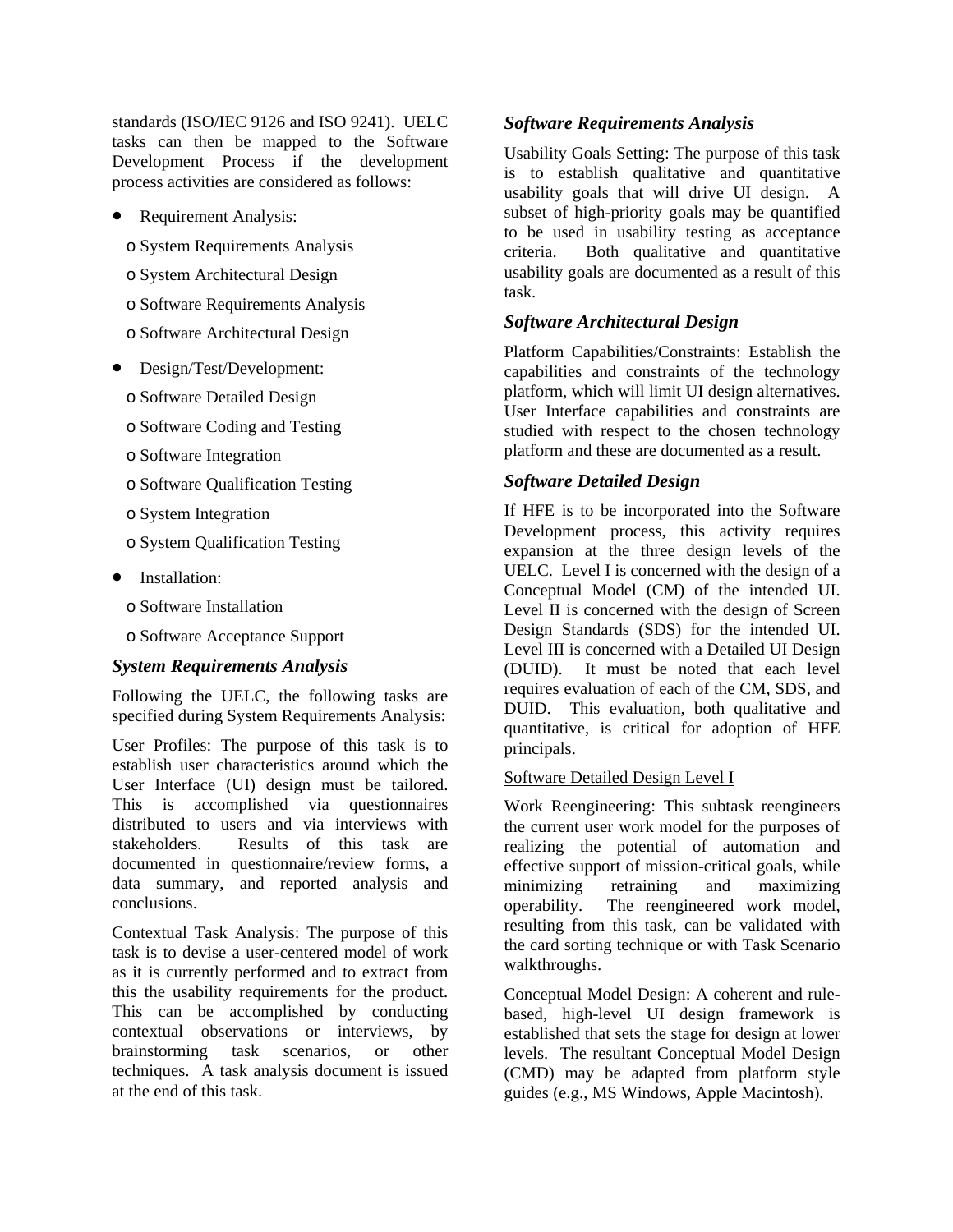Conceptual Mock-ups: These preliminary mockups, possibly as rough as paper-and-pencil mock-ups or running prototypes support evaluation, refinement, and validation of the CMD.

Iterative Evaluation of Conceptual Model: This tasks aims to formally evaluate, refine, and validate the CMD through stages of evaluation plan, recorded evaluation data, analysis of data, and results in reporting of conclusions and recommendations for design changes.

#### Software Detailed Design Level II

Screen Design Standards: The objective of this task is to establish and define a set of design standards that, along with the CMD, will set the stage for Detailed User Interface Design. SDS may be adapted from platform style guides (e.g., MS Windows, Apple Macintosh).

Screen Design Standards Prototyping: Running prototypes representing Screen Design Standards, resulting from this task, support the evaluation, refinement, and validation of the SDS.

Iterative SDS Evaluation: This tasks aims to formally evaluate, refine, and validate the SDS through stages of evaluation plan, recorded evaluation data, analysis of data, and results in reporting of conclusions and recommendations for design changes.

Style Guide Development: Documentation of the CMD, the SDS, and the output from all the Requirements Analysis tasks results in one, evolving document, the Style Guide which contains the final validated CMD and SDS as well as the main results of all Requirements Analysis tasks.

#### Software Detailed Design Level III

Detailed User Interface Design: Design the complete, detailed UI, and provide the resultant DUID specification. The Style Guide standards are applied to design the UI at all levels of functionality.

Iterative DUID Evaluation: Evaluate, refine, and validate key subsets of the DUID through formal usability testing or usability inspection methods through stages of evaluation plan, recorded

evaluation data, analysis of data. The DUID evaluation tasks results conclusions and recommendations for design changes.

### *Software Qualification Testing*

User Feedback: Obtain usability data, applying one (or more) of a variety of objective evaluation techniques to obtain feedback from actual experienced users of the developed software. Available techniques include formal usability testing, questionnaires, interviews, focus groups, and usage studies. Results are fed back into the UI design for later releases of this or related software.

### *System Qualification Testing*

User Feedback: Obtain usability data, applying one (or more) of a variety of objective evaluation techniques to obtain feedback from actual experienced users of the developed software. Available techniques include formal usability testing, questionnaires, interviews, focus groups, and usage studies. Results are fed back into the UI design for later releases of this or related software.

# **6. EYE TRACKING**

There are a variety of techniques for carrying out each UELC task. The Usability Engineering (and hence HFE) tasks identified by the UELC should be carried out in a particular order and integrated within the existing software development process. For any particular UELC task, the usability practitioner (designer, developer, tester) has a set of techniques to choose from to accomplish the basic goals of that task.

It should be stressed that the focus of the UELC is evaluation. Evaluation can occur at each level of the design/test/develop iterative cycle of the UELC. As an example, at any evaluation stage where an objective evaluation technique is needed, eye tracking may be used to obtain quantifiable metrics concerning users' *scanpaths* (see below) which offer insights into users' cognitive processes. An example of a scanpath is provided in Figure 5.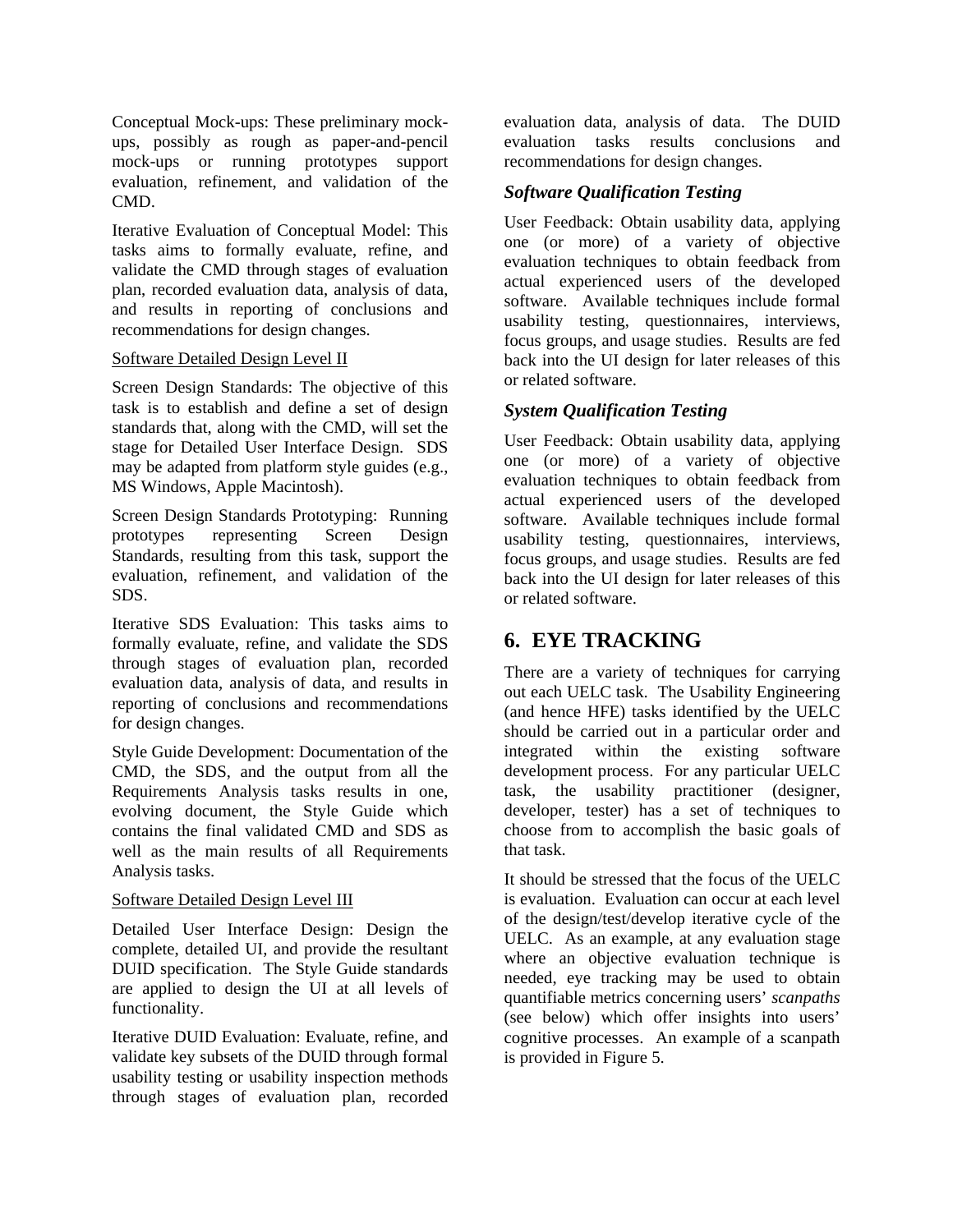

**Figure 5: Example Eye Tracked Scanpath of a User Viewing a UI.** 

Eye tracking, with the quantitative metrics of number and duration of fixations as shown in Figure 5, can be applied at any of the evaluation stages to evaluate the software in terms of general usability criteria, e.g., attractiveness, operability, learnability, and understandability. Of course eye tracking may not by itself fully validate these criteria, however, depending on the task, it may provide good quantitative data supporting the criteria in certain cases. Other techniques, e.g., Talk Aloud Protocol, may be used as alternative techniques, or in concert with eye tracking, or in combination with other methods.

It should also be pointed out that application of the UELC to the software development process is flexible and adaptable. As shown in Figure 4, depending on the constraints imposed on testing (e.g., limited resources, equipment, time, manpower), certain tasks can be omitted in the UELC. For example, smaller projects might not require the complete iterative cycles presented in levels I and II of the UELC. Following the dotted paths in the diagram, under certain circumstances, it may be possible to jump from Conceptual Model Design to Screen Design Standards without creating CM mockups or performing iterative CM or SDS evaluation.

Furthermore, for already completed projects, it may be possible to apply a subset of the UELC tasks by, for example, obtaining user feedback through usability testing as suggested in the Installation stage of the UELC.

Eye Movement indicators provide insight into system failures or anomalies that are attributed to operational causes rather than to hardware or software discrepancies. Eye movements provide a measure of the operational process (vs. operational performance). Analysis of these indicators identifies where system usability could be improved. Examination of related errors often identifies corrective actions to reduce or eliminate the errors. For example, a recurring operator error may be caused by an error in an operations manual, difficulty reading a display, or inadequate training, all of which can be fixed after the problem is identified.

Eye movements should be analyzed to determine if a specific type of interface component is too complex or a specific function is not being adequately taught. For example, scanpath, hot spot, or visual area coverage plots may help characterize the user interface components in terms of its "visual complexity", potentially posing usability problems.

Eye movement recording is dependent on the particular software product under investigation. This is due to the variability of the product's display presentation (stimulus) and manner of interaction. Examples may be graphical displays of maps or static simulations of user interface mock-ups (static images in both cases), web pages, or arbitrary desktop applications. Several COTS applications are available to record eye movements over most forms of stimulus displays, however, the granularity and control of eye movement data will depend on the synchronization available between the eye tracking software (server to be precise) and the application under investigation.

*Visual Attention* is an indicator of a user's distribution of visual attention over a user interface. This indicator, in combination with other usability indicators can help corroborate and explain a user's satisfaction (or dissatisfaction) with operation of a user interface. For example, combined with verbal comments made by users during a Talk Aloud protocol usability evaluation session, scanpaths can resolve deictic references made by the user (e.g., "I'm looking at this but I can't figure out what it's supposed to do.").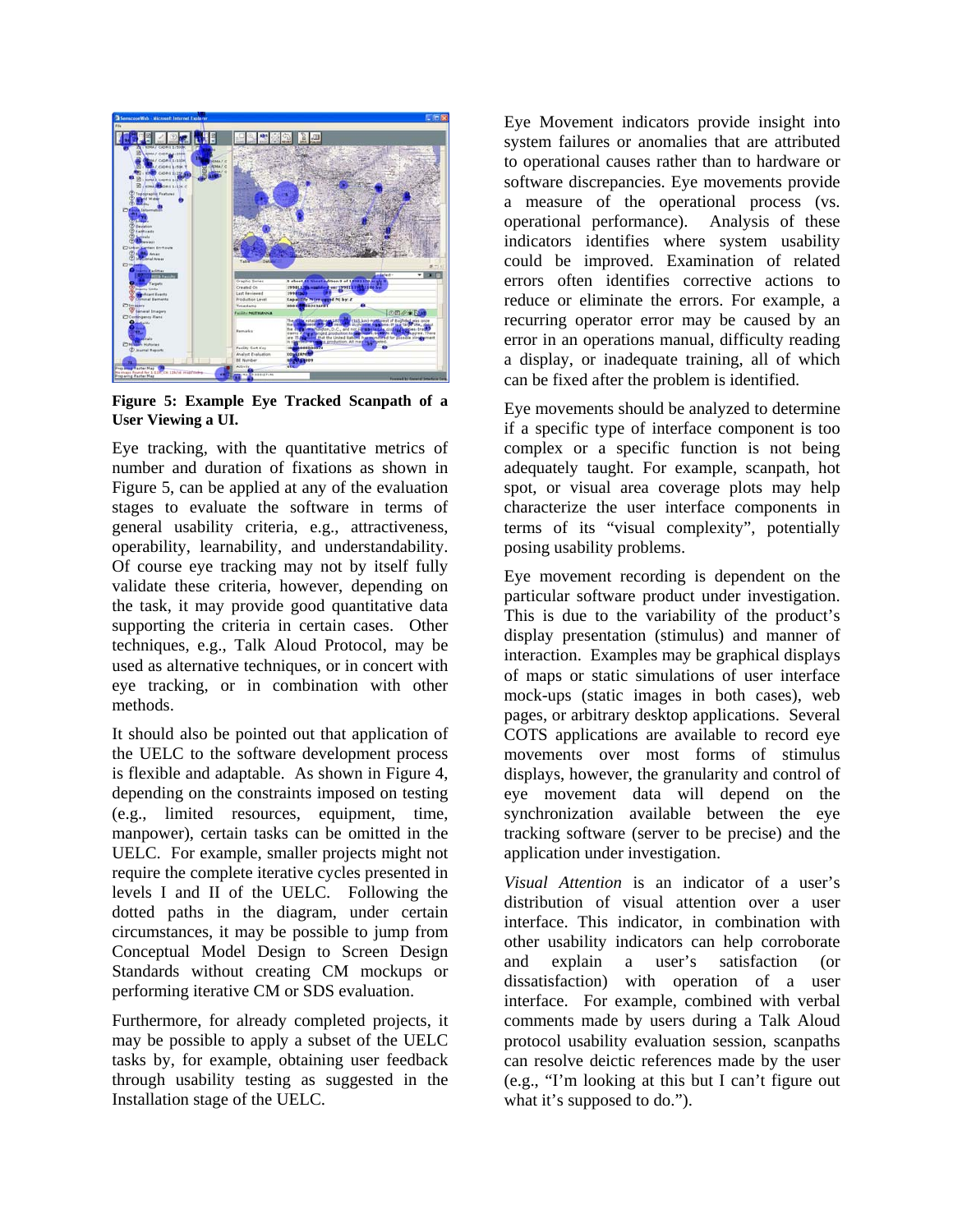*UI Visual Layout* is an eye movement-related indicator that can be used to supplement other indicators of user effectiveness. The UI Visual Layout indicator, as generated by aggregate eye movement representations (visual area coverage) may show which UI components were seen or missed by the user(s). Using graphical representations such as scanpaths, hot spots, or area coverage provides insight into what the user was attending to at any particular moment in time. It may thus be possible to infer portions of the UI that are frequently attended to, or conversely, unattended (and hence underutilized). Furthermore, comparison of this indicator between users (between subjects experimental design) may offer insights into commonalities or discrepancies between different user groups (e.g., experts vs. novices).

*Cognitive Load* is an eye movement indicator that may facilitate estimation of the user's efficiency during operation of a software product. Quantitative data provided along with scanpaths, hot spots, or area coverage (e.g., number of fixations, fixation durations, direction of fixations, etc.), if available, can lead to statistical estimates of efficiency of the user. For example, significant dwell time over specific UI components may suggest difficulty in understandability of the component. Similarly, exceedingly long fixations over such components may indicate problems for operability and learnability. Comparison of eye movements between users (between subjects experimental design) may provide more powerful statistics in identification of such visually and hence mentally demanding components.

# **7. EYE MOVEMENTS: ANALYSIS GUIDANCE AND EXAMPLE**

As an example of eye movement analysis, a user task under investigation was performed while operating the Marine Air-Ground Task Force

(MAGTF) Intelligence Collections Applications (MICA) Command and Control Personal Computer (C2PC) software component, following the Software Acceptance Testing specifications. Specifically, in this case SAT1- 033 "Add Named Areas of Interest (NAIs) to a Requirement" was performed.

Usability metrics for this task were selected from the Testing and Inquiry Methods specified in the SSC-C Software Development Process Manual [SSC-C DSWDPROC-MAN-1.2]. These metrics comprised a subset of measures used to describe the SEE (Satisfaction, Effectiveness, Efficiency) usability attributes of the software system.

### **7.1 Testing methods**

Performance measurement required obtaining the following categorized measures, selected from the PSM [PSM, Version 4.0b]:

- User Effectiveness (e.g., accuracy)
	- o User Interface (UI) Visual Layout (Aggregate Eye Movements: Spatial Distribution of Fixations)
- User Efficiency (e.g., speed)
	- o Cognitive Load (Eye Movements)

### **7.2 Inquiry methods**

The chosen inquiry method, based on a usability questionnaire, prompted the user by asking direct questions about user's satisfaction with the system:

• User Satisfaction

Because a formal questionnaire was not administered in the pilot evaluation, only anecdotal observations can be made based on a loose *talk-aloud* testing protocol.

### **7.3 Analysis**

UE metrics observed during software operation are related and in some cases dependent on each other. In this case, usability evaluation of the software product was prompted by verbal remarks made by the subject during test.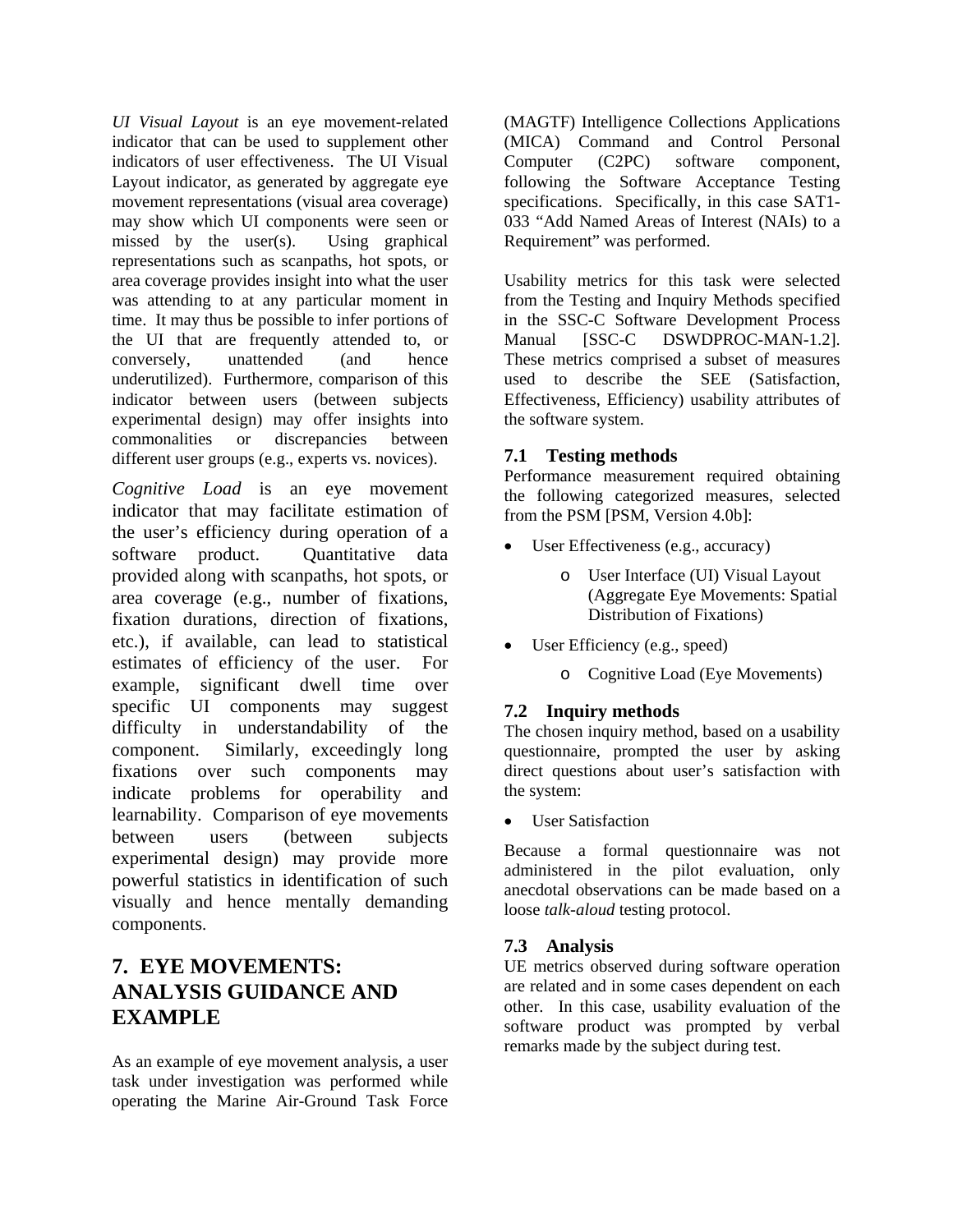#### **7.3.1 User Satisfaction**

The user indicated that considerable time was spent on changing the application's default colors for identification of selected NAI regions (e.g., boxes, rectangles placed on the map displayed by C2PC).

Although informal, the *frequency of discretionary use* indicator of user satisfaction appeared to be too high leading to dissatisfaction with this subtask. In effect, user impressions suggested that performance of this particular color-changing task interfered with the task's main objective (NAI identification).

### **7.3.2 User Effectiveness**

The UI Visual Layout indicator suggests that a disproportionately large number of fixations fell on the NAI property dialog box and related color palette dialog boxes during the course of the task (see Figures 6 and 7).

### **7.3.3 User Efficiency**

Cognitive load, as indicated by the proportion of fixations on specific user interface features (in this case the property box and color palette) suggest that a significant amount of time was devoted to these features (see Figure 8). Because in this case this was not a subtask directly related to the task objective, these particular interface features can be seen as distracting to the task at hand.

It must be emphasized that the data in this instance (number of fixations atop the property box and color palette) is confounded by the presence of fixations atop interface regions below the dialog box at times when the dialog box was not visible.



**Figure 6: Scanpaths indicating sequentially fixated elements of the interface. Circles of a larger diameter indicate relatively longer dwell times. In this instance, telltale eye movement patterns can be seen over the directory view and relatively long fixations are evident over the color property dialog box and color palette.** 

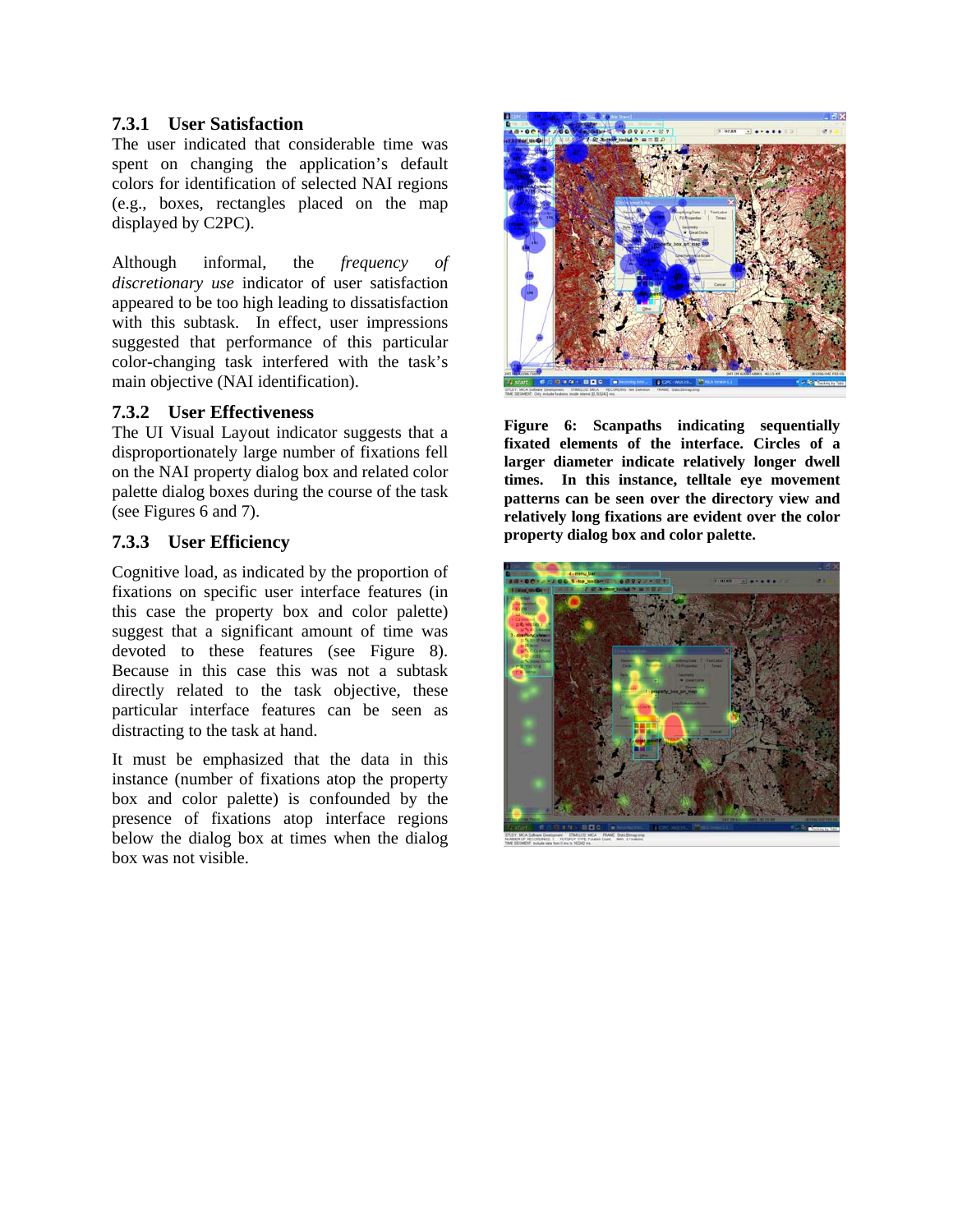**Figure 7: Hot spots with analyst-selected Areas of Interest (AoIs) indicate aggregate fixations over the interface. In this case, the property box and color palette appear to be viewed heavily by the user. NOTE: because these are aggregate views of fixations over a dynamically changing interface, it must be noted that the diagrams show fixations atop "legitimate" regions of the interface, i.e., the map surface below the property box. Due to the program's dynamic nature, it must be understood that the property box was only in view for brief periods of time.** 



#### **Figure 8: Fixation count comparison over selected AOIs.**

Recommendations from this preliminary evaluation pilot test suggest that the color of NAI regions (e.g., boxes, rectangles, etc. used to represent them) should either be the appropriate color (red in this case) by default, or should be set via a suitable "Preferences" menu item by the user a priori. That is, there should either be a preference setting for NAI region colors, and/or the Software Acceptance Test criteria should include this setting.

Note that the above example is extremely limited in scope. Anecdotal observations are provided from a short test case performed by a single user. No comparisons between users were made and thus the above recommendations are rather crude, at best. However, the above example is illustrative of the quantitative measurement potential of eye tracking methodology.

# **8. CONCLUSION**

Collecting data on usability attributes such as satisfaction, effectiveness, and efficiency, augments the software development process by considering Human Factors during an iterative design cycle. Usability Engineering (UE) metrics generally consist of performance and process measures related to the user. For example, error timing may correspond to the installation of new equipment or to changes in the operational procedures. Appropriate uses of an eye tracker may aid in the collection of general UE performance metrics as well as leading to insights about the user's cognitive processes during software use and evaluation. In general, however, eye movement indicators alone cannot provide a comprehensive analysis of usability.

### **9. REFERENCES**

#### **Government Documents**

• *SSC-C Software Development Process Manual* 

• *SSC-C Measurement and Analysis Process Manual* 

• *SSC-C Process and Product Quality Assurance Process Manual* 

• *SSC-C Requirements Development Process Manual* 

- *SSC-C Validation Process Manual*
- *SSC-C Verification Process Manual*

• CJCSI 3170.01B*, Requirements Generation System*, Chairman of the Joint Chiefs of Staff

• *SSC-C (CODE 60) Business Framework* 

#### **Non-Government Documents**

• Avouris, N. M., "An Introduction to Software Usability", *Proc. 8th Panhellenic Conference on Informatics*, Nicosia, November 2002. URL:

• CMMI<sup>®</sup> for Systems Engineering and Software Engineering (CMMI®-SE/SW,